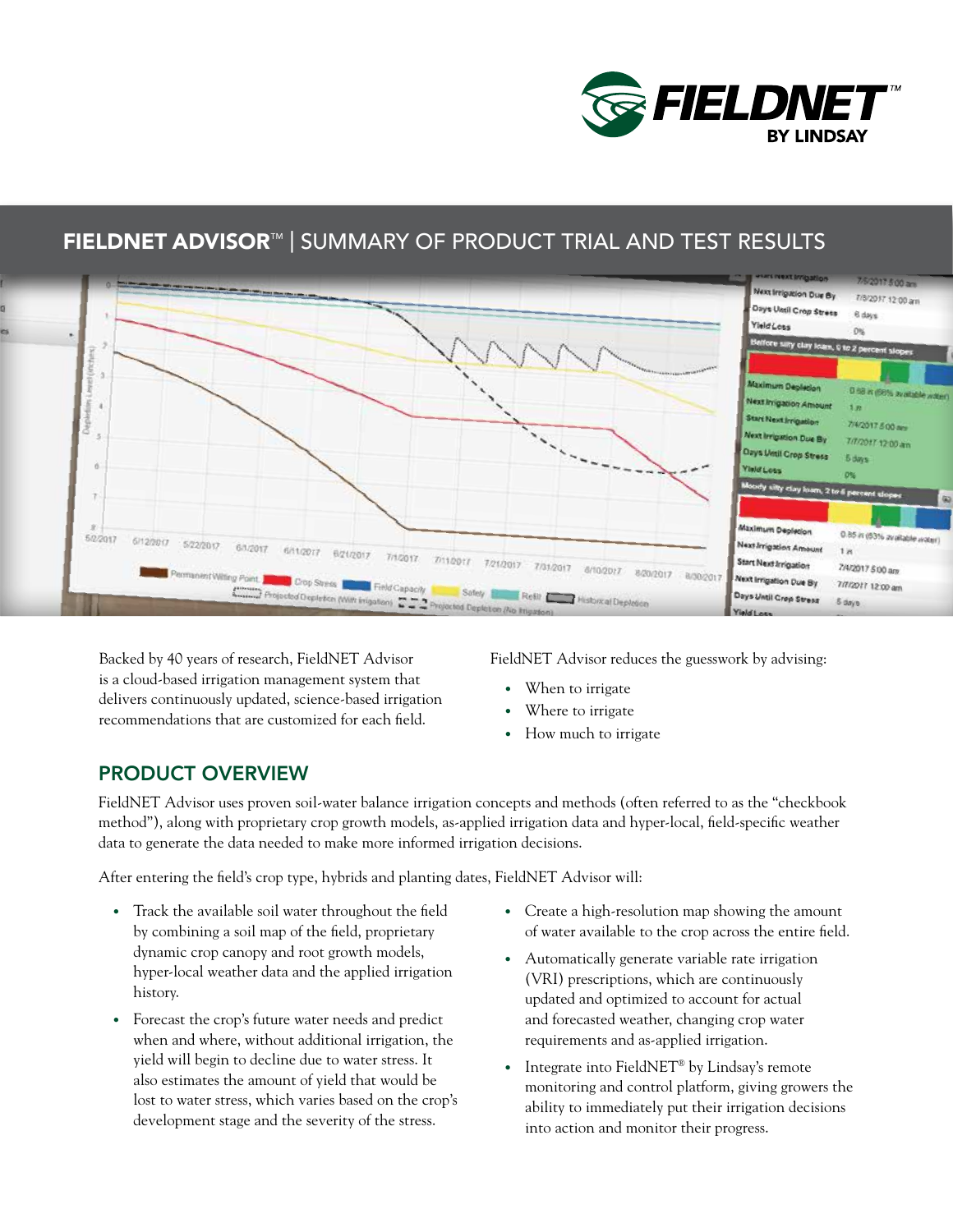# PRODUCT TRIAL SUMMARY

The results of real-world field trials conducted over the past several growing seasons showed that FieldNET Advisor:

- Improves yield output and crop performance by helping to prevent crop water stress and nutrient leaching
- Reduces input costs and conserves water by helping to avoid overwatering and the resulting loss of key nutrients
- Saves time and labor by providing quick, simple and intuitive irrigation management recommendations and alerts

## FIELD TRIAL DETAILS - EXAMPLE

Located in north central Nebraska, two test fields were planted on the same date using the same corn hybrid. The two fields were in close proximity and had substantially similar soil types.

On the control field, the grower used his traditional methods of determining when and how much to irrigate.

On the test field, Lindsay officials managed irrigation remotely using FieldNET Advisor's recommendations.

One capacitance type and one soil water tension sensing soil moisture probe was placed in each test field. Satellite imagery, including NDVI, EVI and other proprietary imagery enhancement methods, was captured by multiple satellite sources throughout the season.

An agronomist scouted both test fields weekly to ground truth crop development and record any additional factors.

Yield maps were captured and analyzed at the end of the season to assess the results.

Both fields were harvested on the same date using the same combine with a calibrated GPS yield monitor to produce the yield comparison data.

Following is a summary of key test facts and data gathered during the test period – April 26, 2016 through September 18, 2016.



### SOIL MAP AND FIELD LOCATIONS

*The test fields included in the trial were approximately 1.5-2 miles apart and had the same soil type throughout.*

| <b>KEY TEST FACTS IN TRIAL FIELDS</b> |                                               |                                               |
|---------------------------------------|-----------------------------------------------|-----------------------------------------------|
|                                       | <b>FIELDNET ADVISOR</b>                       | <b>PARTICIPANT</b>                            |
| <b>Field Name</b>                     | <b>Test Field</b>                             | <b>Control Field</b>                          |
| <b>Pivot Brand</b>                    | Zimmatic <sup>®</sup>                         | <b>Valley®</b>                                |
| Connected to FieldNET                 | Yes, FieldNET Premier RTU                     | Yes, Pivot Control™                           |
| Irrigation Area                       | 132.6 Harvested Acres                         | 135.3 Harvested Acres                         |
| Design Flow Rate                      | 800gpm                                        | 1,000gpm                                      |
| System Wet Length                     | $1,395$ ft                                    | $1,410$ ft                                    |
| <b>Full Circle Time</b>               | 869mins                                       | 600mins                                       |
| Limiting Soil Type                    | Jansen Loam, 0-2% slopes                      | Jansen Loam, 0-2% slopes                      |
| Limiting AWHC                         | 132.8mm/M                                     | 132.8mm/M                                     |
| Crop Type                             | Corn                                          | Corn                                          |
| Hybrid                                | Channel <sup>®</sup> 209-53STXRIB Brand Blend | Channel <sup>®</sup> 209-53STXRIB Brand Blend |
| <b>CRM</b>                            | 109                                           | 109                                           |
| <b>GDUs to Maturity</b>               | 2,730                                         | 2,730                                         |
| Plant Date                            | 04/26/2016                                    | 04/26/2016                                    |
| <b>Maturity Date</b>                  | 09/18/2016                                    | 09/18/2016                                    |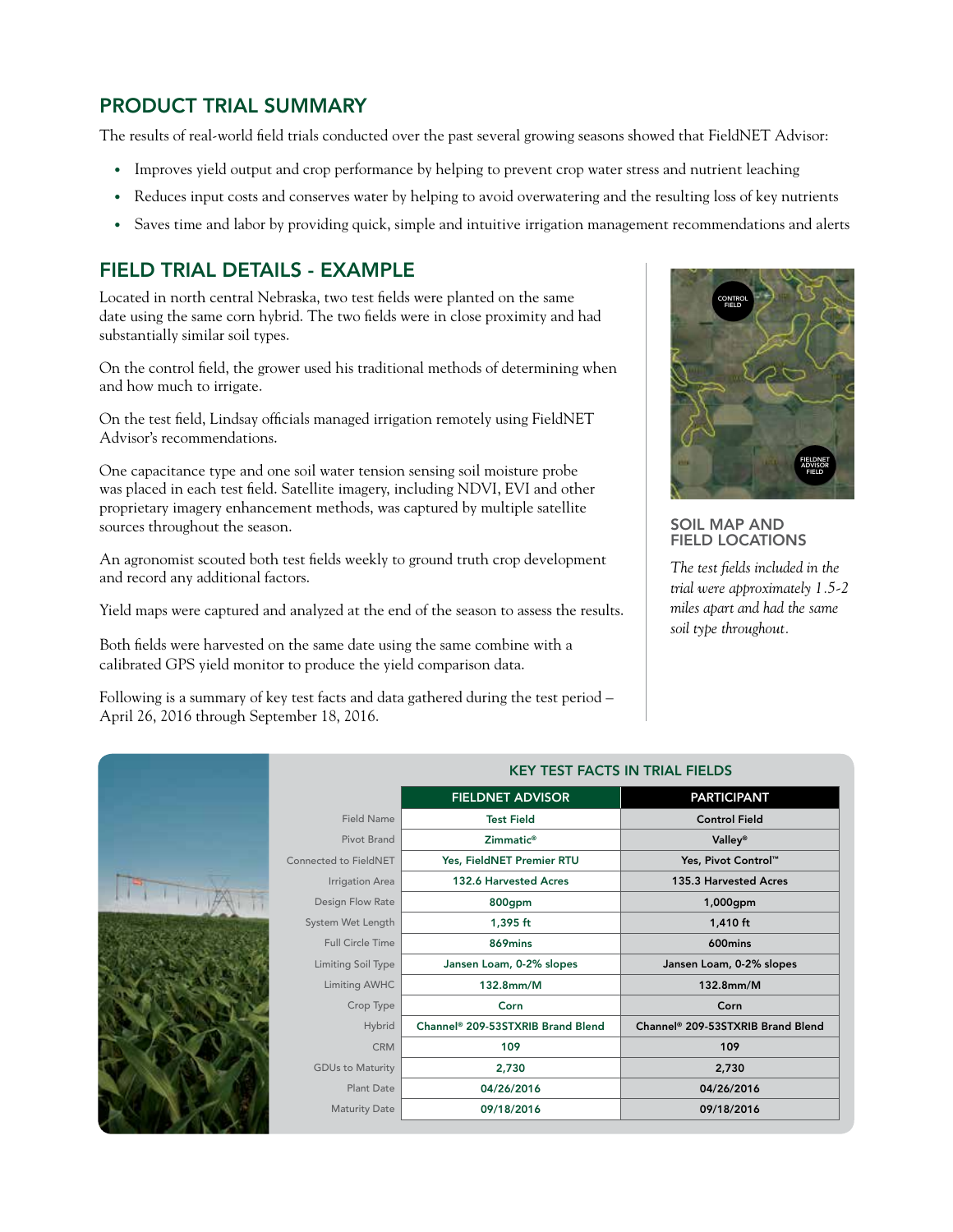### SUMMARY OF RESULTS

FieldNET Advisor performed as expected during the growing season–delivering critical, science-based information to help determine when to run the irrigation system and how much water to apply.

When compared to the control field, FieldNET Advisor provided a 3% yield increase while using 17% less water, resulting in almost \$35/acre in increased profit.

|                  |                                        | <b>FIELDNET ADVISOR</b> | <b>PARTICIPANT</b> |
|------------------|----------------------------------------|-------------------------|--------------------|
| Benefit<br>Yield | <b>Irrigated Acres</b>                 | <b>132.6 acres</b>      | $135.3$ acres      |
|                  | Average Irrigated Yield                | $246.3$ bu/acre         | $239.3$ bu/acre    |
|                  | Total Yield (assumes 132.6 acres each) | 32,660 bushels          | 31,730 bushels     |
|                  | <b>Assumed Crop Value</b>              | \$3.50/bushel           | \$3.50/bushel      |
|                  | <b>Total Revenue</b>                   | \$114,310               | \$111,060          |
|                  | Increase in Revenue                    | \$3,250                 | <b>3% INCREASE</b> |

| ngs<br>iive<br>$\sigma$<br>ost<br>ᅙ<br>Water | <b>Irrigation Applied</b>             | 11.9 inches       | 14.4 inches    |  |
|----------------------------------------------|---------------------------------------|-------------------|----------------|--|
|                                              | Water Used (assumes 132.6 acres each) | 45,450,000 gal    | 54,700,000 gal |  |
|                                              | Pumping Cost per 1,000 Gallons        | \$0.15            | \$0.15         |  |
|                                              | <b>Total Pumping Cost</b>             | \$6,820           | \$8,205        |  |
|                                              | Reduction in Pumping Cost             | \$1,385           | 17% SAVINGS    |  |
|                                              | Reduction in Irrigation Water         | 9,250,000 gallons |                |  |

| $\overline{p}$ | Net Profit Gained   | <b>S4.635</b>                |  |
|----------------|---------------------|------------------------------|--|
|                | Net Profit per Acre | $\sqrt{534.95/ \text{acre}}$ |  |

*Tom Dorn, Annualized Cost of Owning and Operating an Irrigation System, Center Pivot with Electric Pump Motor, University of Nebraska-Lincoln Institute of Agriculture and Natural Resources, 02/2009.*

# **CONCLUSION**

FieldNET Advisor is an innovative solution that effectively combines more than 40 years of crop and irrigation research into FieldNET's proven technology platform, leveraging volumes of big data, cloud computing capabilities and machine learning to deliver growers one easy-to-use tool.

With FieldNET Advisor, growers are able to make faster, better-informed irrigation decisions – helping to maximize yields while reducing overwatering and the related input costs and nutrient losses.



### CROP GROWTH

The chart on the left shows the accumulated Growing Degree Units (GDUs) to maturity throughout the growing season, as well as the fullseason crop development predicted by FieldNET Advisor. As shown in the data, the growth stages predicted by FieldNET Advisor line up extremely closely with the actual observed stages recorded on the date of the field verifications, supporting the accuracy of the proprietary FieldNET Advisor crop growth models.